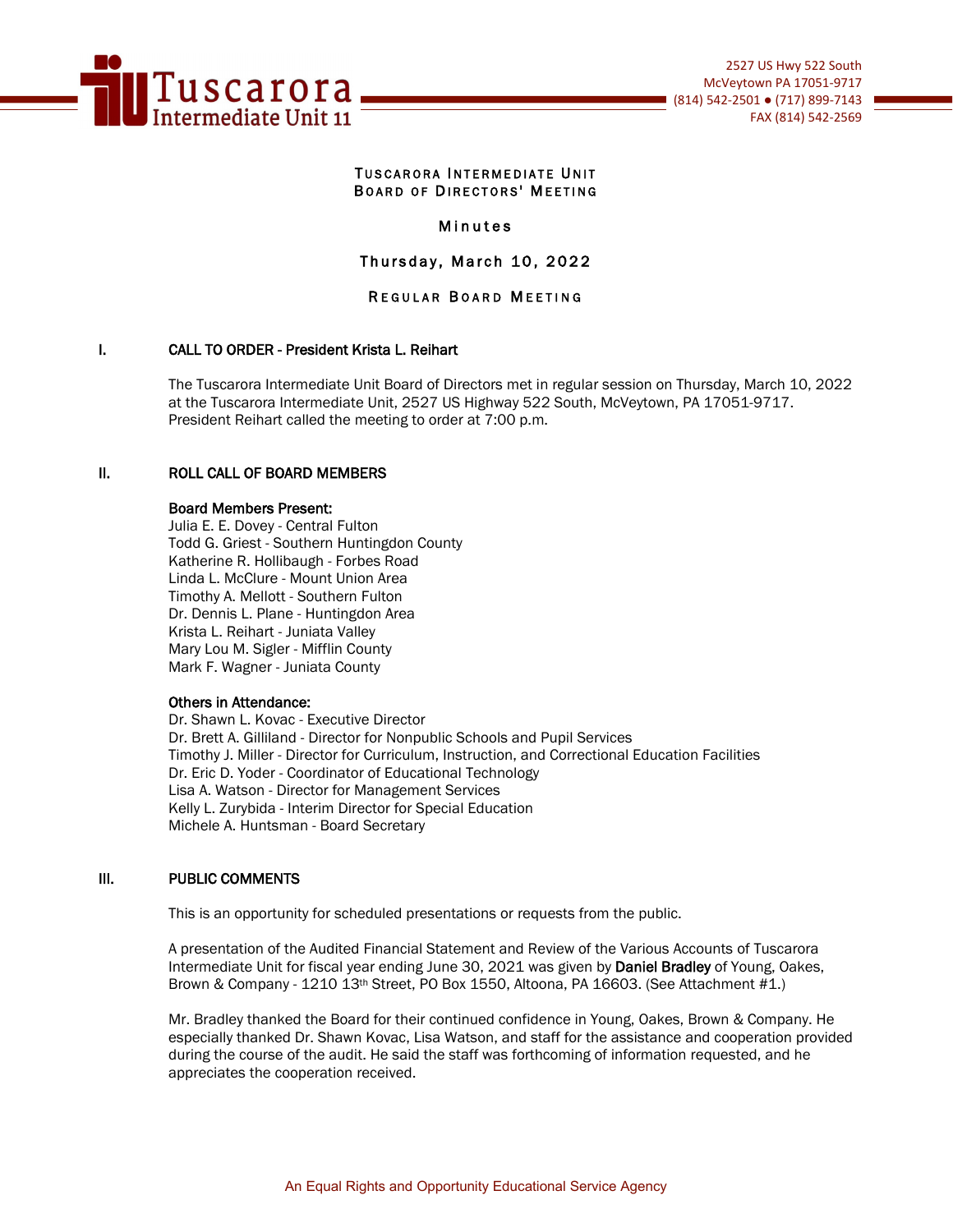Mr. Bradley presented the Audited Financial Statement and Review of the Various Accounts and highlighted various items throughout the report. There were no findings reported.

Mr. Bradley thanked the Board for the time to present the report. He said the TIU does a tremendous job keeping everything straight, and he appreciates the openness, communication, and all they do throughout the course of the audit.

Dr. Kovac thanked Mr. Bradley for providing the report and presenting it to the Board.

# IV. ROLL CALL VOTING

On a Wagner/McClure motion, approval was granted that, as the president of the board conducts this meeting, it is not necessary to announce each director's name for each roll call vote. If, however, a director or directors wish to comment or have his/her comment or vote specifically recorded, the director(s) shall have the opportunity to so state.

The chairperson of the meeting, the president of the board, should announce before each roll call vote, that if she hears no objections from any member of the board present, the vote will be considered a unanimous roll call vote and so recorded. Roll call vote - Voting Yes: Mr. Wagner, Mrs. McClure, Mr. Mellott, Dr. Plane, Mrs. Reihart, Ms. Sigler, Mrs. Dovey, Mr. Griest, Mrs. Hollibaugh. The motion passed with nine yes votes.

 On a Dovey/Sigler motion, approval was granted of the following: V-VI-A-C. Roll call vote - no objections, unanimous vote.

# V. MINUTES OF PREVIOUS MEETING

Approval was granted of the minutes of the regular meeting of February 10, 2022.

#### VI. REPORTS

#### A. Treasurer's Report

Approval was granted of the Treasurer's Report for February 2022. (See Attachment #1.)

#### B. Budget Transfers (none)

#### C. Payment of Bills

Approval was granted of the payment of bills for February 2022.

# VII. STAFF PRESENTATION (none)

#### VIII. TIU BOARD

#### A. Activities - election of board members, conventions, meetings, etc.

1. On a Mellott/Griest motion, approval was granted of the Audited Financial Statement of Tuscarora Intermediate Unit for fiscal year ending June 30, 2021. Roll call vote - Voting Yes: Mr. Mellott, Mr. Griest, Mrs. Hollibaugh, Mrs. McClure, Dr. Plane, Mrs. Reihart, Ms. Sigler, Mr. Wagner, Mrs. Dovey. The motion passed with nine yes votes. (See Attachment #2.)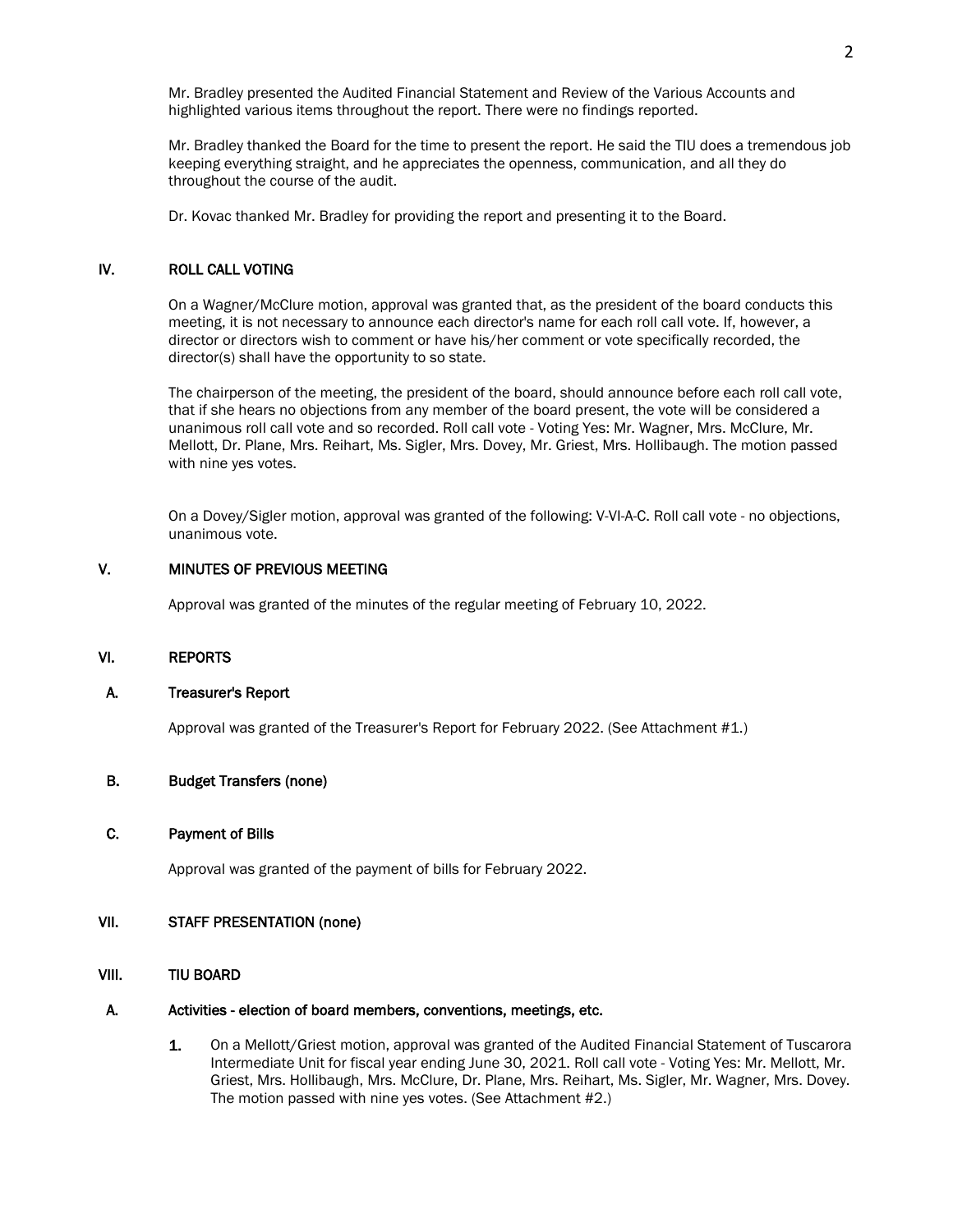On a Sigler/Wagner motion, approval was granted of the following: VIII-B-1-2-C-1-2-3-4-5-6-7-D-1-IX-B-1. Roll call vote - no objections, unanimous vote.

## VIII. TIU BOARD

#### B. Policy/School Calendars

- 1. Approval was granted of the Revised Tuscarora Intermediate Unit Correctional Education Facilities calendar for 2021-2022. (See Attachment #3.)
- 2. Approval was granted of the Tuscarora Intermediate Unit Correctional Education Facilities calendar for 2022-2023. (See Attachment #4.)

#### C. Contracts/Leases

- 1. Approval was granted of an Agreement between Tuscarora Intermediate Unit and Procare Therapy Blazerworks Services - 10151 Deerwood Park Boulevard, Suite 400, Jacksonville, FL 32256 to incur a direct hire fee as a result of employing a speech therapist that was previously a consultant trough Procare Therapy Blazerworks. The direct hire fee is \$10,000 and will be paid only upon TIU Board approval to hire Kylie Cappella as a Speech Therapist effective on/about July 1, 2022. Funding source: Early Intervention American Recovery Plan for staff retention.
- 2. Approval was granted to terminate the Lease Agreements between Tuscarora Intermediate Unit and the listed agencies effective June 30, 2022. The agreements are ending due to staff relocation.
	- a. Heister House Millworks, Inc. 1449 William Penn Highway, Mifflintown, PA 17059
	- b. Sub-Tenant EDSI 1449 William Penn Highway, Mifflintown, PA 17059
	- c. Sub-Tenant Center for Community Action 1449 William Penn Hwy, Mifflintown, PA 17059
- 3. Approval was granted of a Contract between Tuscarora Intermediate Unit and Taproot Kitchen DBA of The Meetinghouse on Atherton, Attention Sharon Schafer - 418 West Nittany Avenue, State College, PA 16801 to provide a continental breakfast and lunch for up to 200 attendees to include locally sourced items. Taproot Kitchen will work with the PA Farm to School Summit Food Subcommittee to develop an acceptable menu, with a focus on healthy, seasonal, locally sourced items. The cost per meal will not exceed reasonable limits determined by GSA rates for State College/Centre County. Effective date is June 23, 2022 at the Pennsylvania Farm to School Summit to be held during at the Ag Progress Days site in Pennsylvania Furnace. The cost will be \$33/person for up to 200 people, not to exceed \$6,600. Funding source: Community Education & Workforce Services.
- 4. Approval was granted of a Contract between Tuscarora Intermediate Unit and SPEC, Inc., Attention: Kelly Lamanno - 9800b McKnight Road, Suite 150, Pittsburgh, PA 15237 to provide Observation of up to 16 early childhood sites for the purposes of completing the Preschool Evaluation Tool (PreSET) as part of verifying that the observed site is implementing PW-PBIS at tier one with fidelity as part of PAPBS Network Recognition Process. Effective date is March 21, 2022 through June 30, 2022, not to exceed \$12,000. Funding source: Early Intervention Technical Assistance.
- 5. Approval was granted of a Contract between Tuscarora Intermediate Unit and Steven T. Seyler 5264 Brinker Road, Greensburg, PA 15601 to interview and record families, edit and clip audio and video to produce two 2-3 minute videos describing their experience with Early Intervention Service Delivery. Reimbursement at the rate of \$25/hour not to exceed 25 hours. Effective date is March 15, 2022 through June 30, 2022. Funding source: Early Intervention Technical Assistance.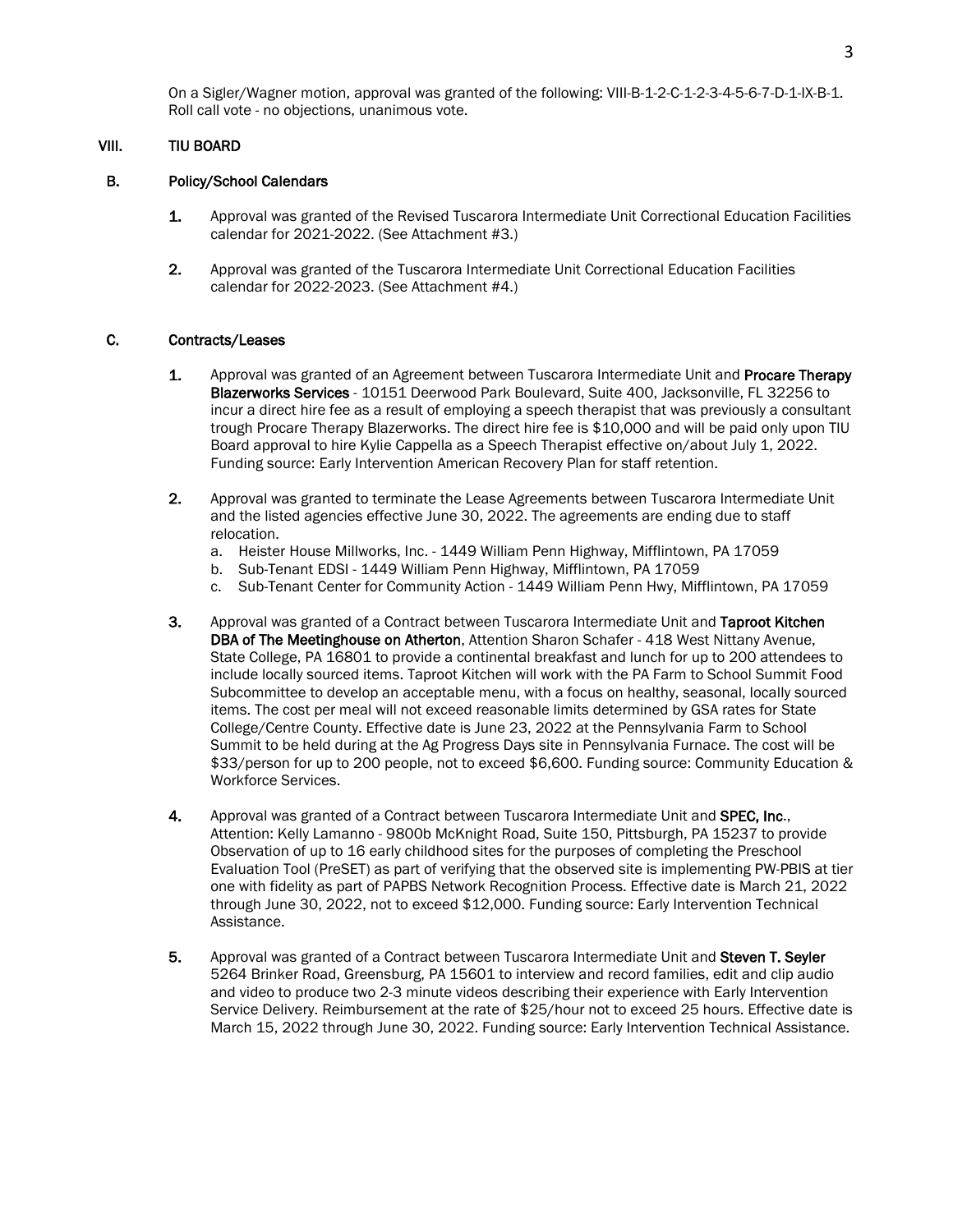# VIII. TIU BOARD

# C. Contracts/Leases

- 6. Approval was granted of a Contract between Tuscarora Intermediate Unit and PA Coalition Against Domestic Violence, Attention: Jessa Winas - 3605 Vartan Way, Suite 101, Harrisburg, PA 17110 to provide two Webinars - Birthing People & Domestic Violence on March 16, 2022 and Traumatic Brain Injury & Domestic Violence on May 25, 2022. Services include development, preparation, and webinar facilitation. The contract is effective March 1, 2022 through June 30, 2022 at an amount not to exceed \$3,138. Funding source: Early Intervention Technical Assistance.
- 7. Approval was granted of a Letter of Agreement between Tuscarora Intermediate Unit and Huntingdon Area School District - 2400 Cassady Avenue, Suite 2, Huntingdon, PA 16652 for for use of district facilities to operate the TIU 11 Partial Hospitalization Program. TIU will rent the school facilities at the Middle School Building Alternative Education Wing located at 2500 Cassady Avenue, Huntingdon, PA 16652. The program will use the facilities five days/week from 7:00 a.m. to 4:00 p.m. and will follow the district calendar unless otherwise noted to the district business manager. Effective date is February 21, 2022 through June 30, 2022. The Agreement will renew on July 1 each subsequent year. Either party may elect not to renew the agreement by providing notice to the other party at least thirty business days before the end of the term. Reimbursement will be at the rate of \$10/hour/classroom for six classrooms, seven hours/day. Funding source: General Operating Budget/PHP.

# D. Vendor Contracts

1. Approval was granted of the 2022-2023 Memorandum of Understanding (MOU) for the Tuscarora Intermediate Unit Adolescent Partial Hospitalization Program (TIU11 PHP). The TIU11 PHP, a mental health treatment program/placement, will operate five days/week at the Huntingdon Area Middle School. The MOU will be between the TIU11 PHP and school districts that make referrals to the program. (See Attachment #5.)

# IX. PROGRAMS

# A. New Programs/Changes (none)

#### B. Job Descriptions

- 1. Approval was granted of the listed revised job descriptions. (See Attachment #6.)
	- a. Workforce Program Coordinator for the TIU Community Education & Workforce Services Community Education & Workforce Services (non-certificated) Employee Level 6.1
	- b. Instructional Design/Accessibility Specialist for Early Intervention Technical Assistance Special Project (non-professional) Employee

# X. FISCAL

#### A. Budgets - new, revised

1. On a Sigler/Wagner motion, approval was granted to adopt the Tuscarora Intermediate Unit General Operating Budget for 2022-2023 in the amount of \$3,378,047. Roll call vote - Voting Yes: Ms. Sigler, Mr. Wagner, Mrs. Dovey, Mr. Griest, Mrs. Hollibaugh, Mrs. McClure, Mr. Mellott, Dr. Plane, Mrs. Reihart. The motion passed with nine yes votes. (See attachment #7.)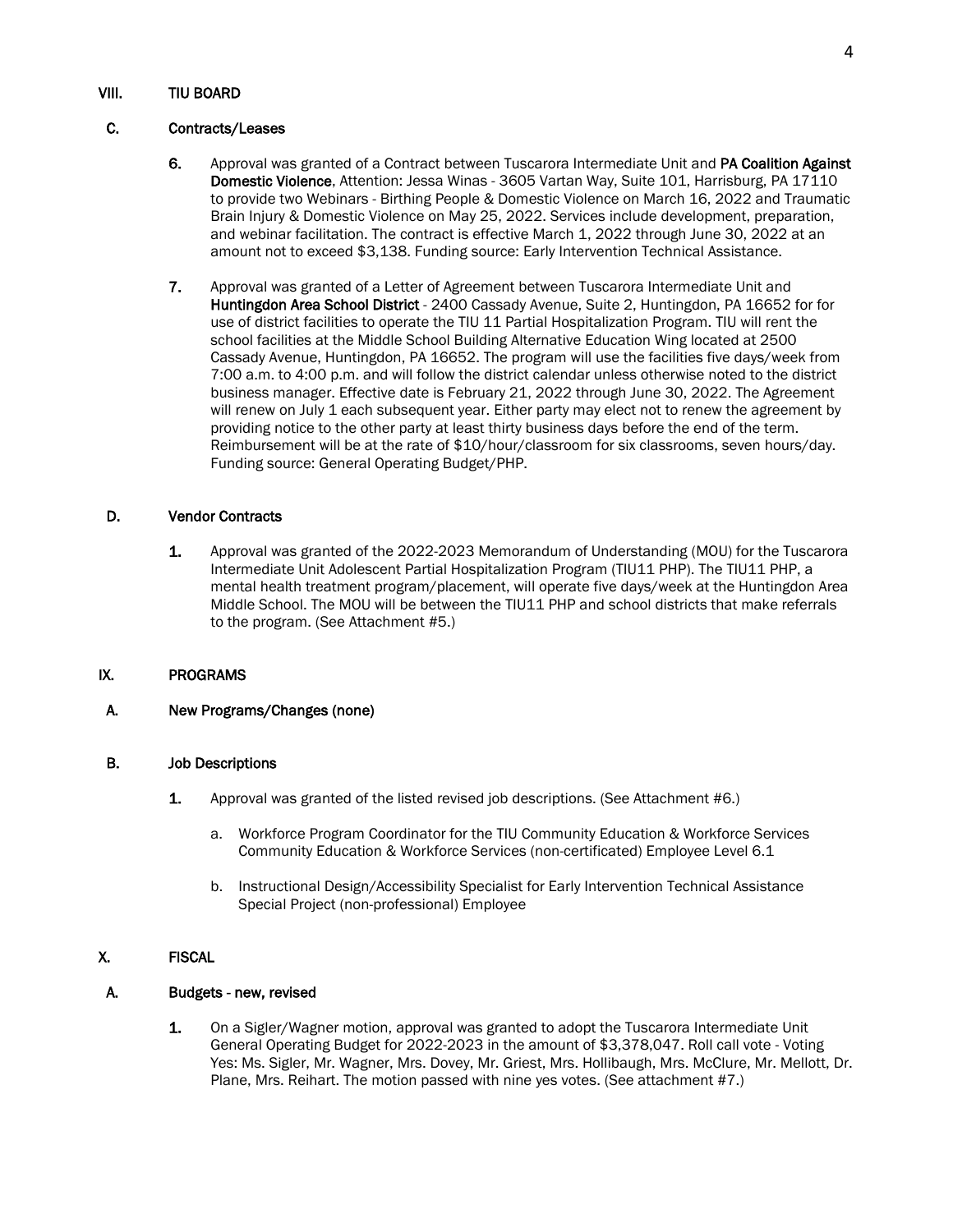# X. FISCAL

# B. Purchases/Bids (none)

# C. Special Education Transportation (none)

 On a Wagner/Mellott motion, approval was granted of the following: X-D-1-2-3-XI-A-1-2-3-4-5-6-7-8-C-1-D-1-2-E-1-2-3-4-5-6-7-XII-1. Roll call vote - no objections, unanimous vote.

# D. Juniata County Early Childhood Services

- 1. Approval was granted of the Juniata County Early Childhood Services Actual Expenditure Reports (Federal) for February 2022. (See Attachment #8.)
- 2. Approval was granted of the Juniata County Early Childhood Services Continuous Quality Improvement Plan. (See Attachment #9.)
- 3. Approval was granted of the Juniata County Early Childhood Services Self-Assessment Timeline 2022-2023. (See Attachment #10.)
- 4. The Juniata County Early Childhood Services Monthly Report for February 2022 is attached for your information. Information item, no action required. (See Attachment #11.)
- 5. Kelly Zurybida presented information related to Juniata County Early Childhood Services.

Ms. Zurybida provided a brief overview of the Self-Assessment process for Head Start. The selfassessment process occurs once annually and is a requirement in the Head Start Program Performance Standards. It is a process that helps programs get even better at what they do by examining yearly data and setting yearly program goals. The assessment helps management and team members to review progress they were making on previous years goals as well as identify systemic issues and consider new innovations.

There are four self-assessment sub-groups that can be a primary focus and be reviewed:

- 1. Staff and Child Attendance
- 2. Literacy and Language
- 3. Family and Well-being and Financial Stability
- 4. Child Safety

Examples of goals could be around attendance, nutrition or any other factor where data shows a need to improve. The overall goal of the self-assessment is to inform current program practices and policies for continuous improvement.

#### Goal Examples:

HS will partner with parents to maximize child attendance to help children develop the habit of attending school regularly and be successful in kindergarten and beyond - objectives would be developed around meeting this goal, so strategies to improve attendance could be put into place.

Explore and provide support for families to try to mitigate reasons for obesity in enrolled children they may offer healthier food choices at family events, increase physical activities in the classroom, health managers will share info with all families to combat obesity in the home with healthy exercise and nutritious foods.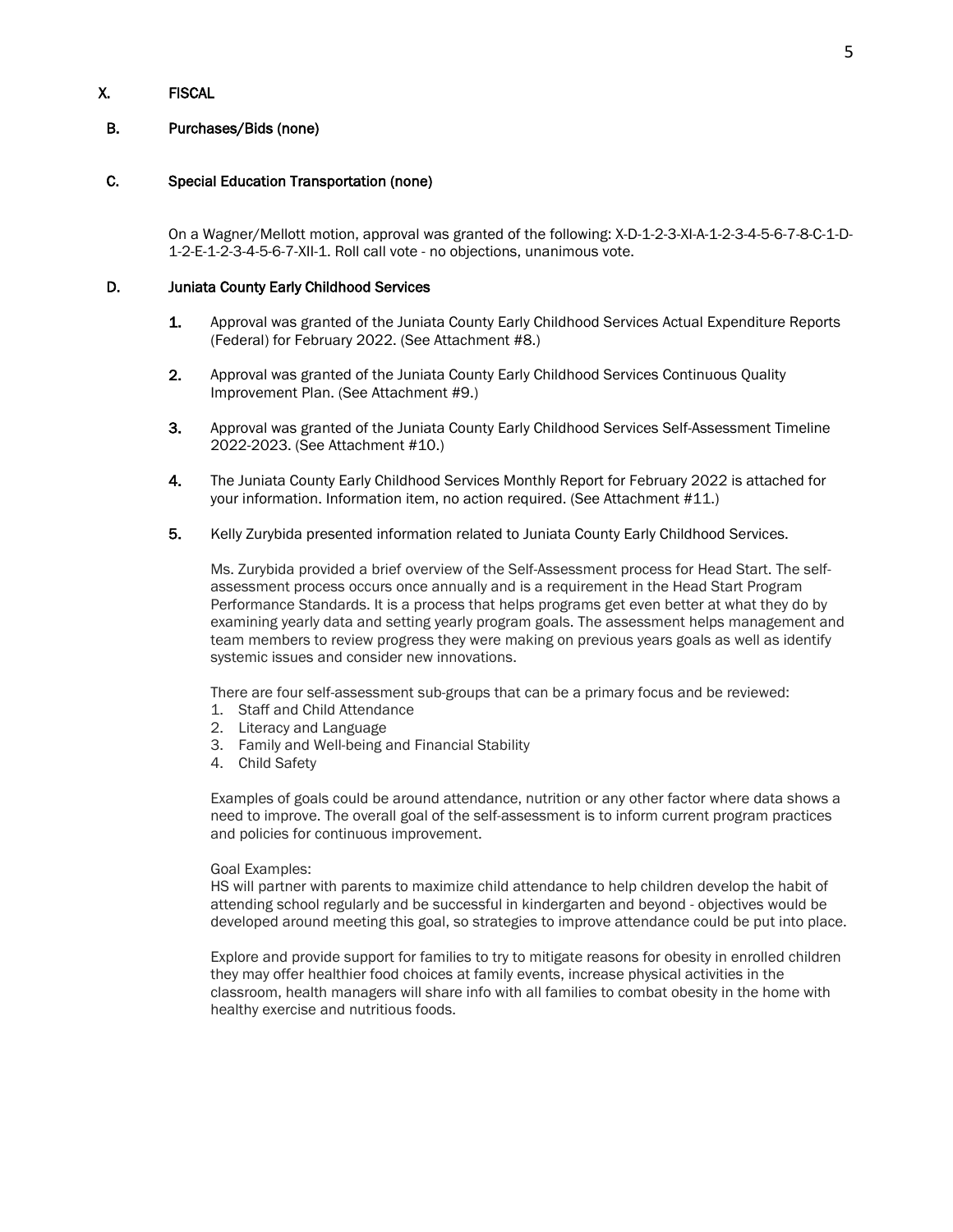# XI. PERSONNEL

# A. Resignations/Retirements

- 1. Approval was granted to accept the resignation for retirement purposes, of Cheryl L. Romig Milroy, PA 17063 as a Full-time Coordinator of Operations for the TIU Community Education & Workforce Services, effective at the end of the day on May 2, 2022. Ms. Romig has been employed by TIU since February 7, 2007.
- 2. Approval was granted to accept the resignation of Faith M. Maben Lewistown, PA 17044 as a Full-time Early Intervention Classroom Teacher, effective at the end of the day on February 28, 2022. Ms. Maben was employed by TIU since November 4, 2019.
- 3. Approval was granted to accept the resignation of Kendra D. Martin Allensville, PA 17002 as a Full-time State & Federal Programs Fiscal Analyst, effective at the end of the day on March 8, 2022. Ms. Martin has been employed by TIU since December 17, 2021.
- 4. Approval was granted to accept the resignation of Chad W. Mickle Woodbury, PA 16695 as a Full-time Science Instructor for Correctional Education Facilities, effective at the end of the day on/about April 15, 2022. Mr. Mickle has been employed by TIU since October 26, 2012.
- 5. Approval was granted to accept the resignation for retirement purposes, of Linda D. Whistler Mifflintown, PA 17059 as a Full-time Early Intervention Paraprofessional/Personal Care Aide, effective at the end of the day on February 28, 2022. Ms. Whistler was employed by TIU since September 1, 1996.
- 6. Approval was granted to accept the resignation of Ashley N. Bricker Dauphin, PA 17018 as a Full-time Technical Designer/Accessibility Specialist for Early Intervention Technical Assistance, effective at the end of the day on March 11, 2022. Ms. Bricker has been employed by TIU since September 28, 2008.
- 7. Approval was granted to accept the resignation of Teresa M. Peters Reedsville, PA 17084 as a Full-time Workforce Specialist for the TIU Community Education & Workforce Services, effective at the end of the day on April 1, 2022. Ms. Peters has been employed by TIU since October 14, 1999.
- 8. Approval was granted to accept the resignation of Billi Jo Kenawell Mapleton Depot, PA 17052 as a Part-time Early Intervention Paraprofessional/Personal Care Aide, effective at the end of the day on March 18, 2022. Ms. Kenawell was previously employed by TIU from September 21, 2010 through January 31, 2017 and since November 2, 2020.

# B. Leaves of Absence (none)

# C. Transfers/Reassignments/Change in Employment Status, Termination of Employees

1. Approval was granted of an additional assignment for Mary F. Myers - Huntingdon, PA 16652 that in addition to her assignment as a Temporary CPI Trainer through June 30, 2022, she work as a Substitute Teacher for the Child/Adolescent Partial Hospitalization Program. Ms. Myers was previously employed by TIU from August 9, 1999 through June 30, 2021 and since July 1, 2021. Terms of Employment: Additional Assignment: Substitute Teacher for the Child/Adolescent PHP Special Project Child/Adolescent PHP Employee Effective Date: March 1, 2022 Salary: \$125/day (\$62.50/half day) Days in Work Year: Substitute (as needed) Benefits: None unless required by state/federal mandates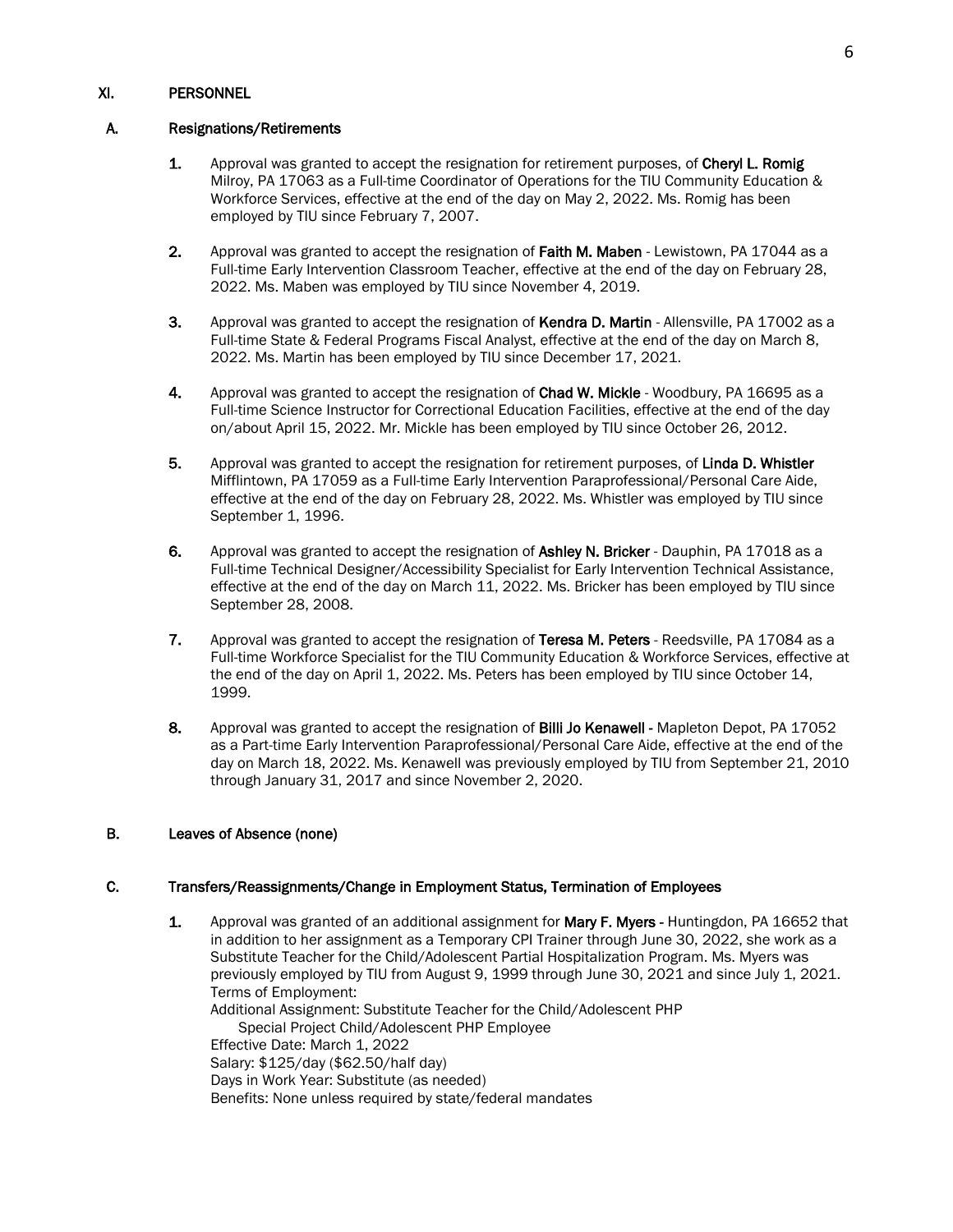# XI. PERSONNEL

# D. New Employees

1. Approval was granted to employ Kylie A. Cappella - Hollidaysburg, PA 16648 on a provisional basis as a Full-time Speech Therapist, pending receipt of required clearances and employment paperwork. This is a vacant position. Terms of Employment: Assignment: Full-time Speech Therapist Certificated (professional) Employee Level I Effective Date: July 1, 2022 Salary: \$47,306/year (Step 2, Master's) Days in Work Year: 183 days/year (7.5 hours/day) Benefits: Usual benefits granted to certificated employees 2. Approval was granted to employ Marissa Heller - Lewistown, PA 17044 on a provisional basis as a Part-time Early Intervention Paraprofessional/Personal Care Aide, pending receipt of required

clearances and employment paperwork. This is a vacant position. Terms of Employment: Assignment: Part-time Early Intervention Paraprofessional/Personal Care Aide Non-certificated (non-professional) Employee Level I.1 Effective Date: April 5, 2022 Salary: \$12.81/hour Days in Work Year: 25 to less than 30 hours/week (38 weeks/year) Benefits: None unless required by state/federal mandates

# E. Supplemental Contracts/Employment, Change in Pay

- 1. Approval was granted to issue tenure and a professional contract to **Emily E. Beals** Philipsburg, PA 16866 effective April 1, 2022, for having completed three years of satisfactory performance as a Part-time Speech Therapist. Ms. Beals has been employed by TIU since September 4, 2018.
- 2. Approval was granted of a Supplemental Contract for Brian R. Kritzer Shirleysburg, PA 17260 that in addition to his assignment as Full-time Educational Consultant, he provide Coordination for the 2022 Extended School Year (ESY) Program. Effective date is March 14, 2022 through August 15, 2022 to be paid at his daily rate not to exceed 20 days. Mr. Kritzer has been employed by TIU since July 15, 2019. Funding source: Special Education/Early Intervention.
- 3. Approval was granted of a Supplemental Contract for Mary Aleta Kammerer Milroy, PA 17063 that in addition to her assignment as Full-time Communities That Care Coordinator for the TIU Community Education & Workforce Services, she facilitate/observe a seven week session of Strengthening Families Program to include formal observations of the seven week parenting program in the evenings for a Spring 2022 session. Effective date is March 7, 2022 through June 30, 2022 to be paid at the rate of \$24.76/hour not to exceed a total of 42 hours. Ms. Kammerer has been employed by TIU since March 6, 2017. Funding source: Community Education & Workforce Services.
- 4. Approval was granted of a Supplemental Contract for Susan K. Stringer McVeytown, PA 17051 that in addition to her assignment as Full-time Instructor Youth Projects for the TIU Community Education & Workforce Services, she facilitate a seven week session of Strengthening Families Program to include planning of the seven week parenting program in the evenings for a Spring 2022 session. Effective date is March 7, 2022 through June 30, 2022 to be paid at the rate of \$19.27/hour not to exceed a total of 42 hours. Ms. Stringer has been employed by TIU since February 7, 2017. Funding source: Community Education & Workforce Services.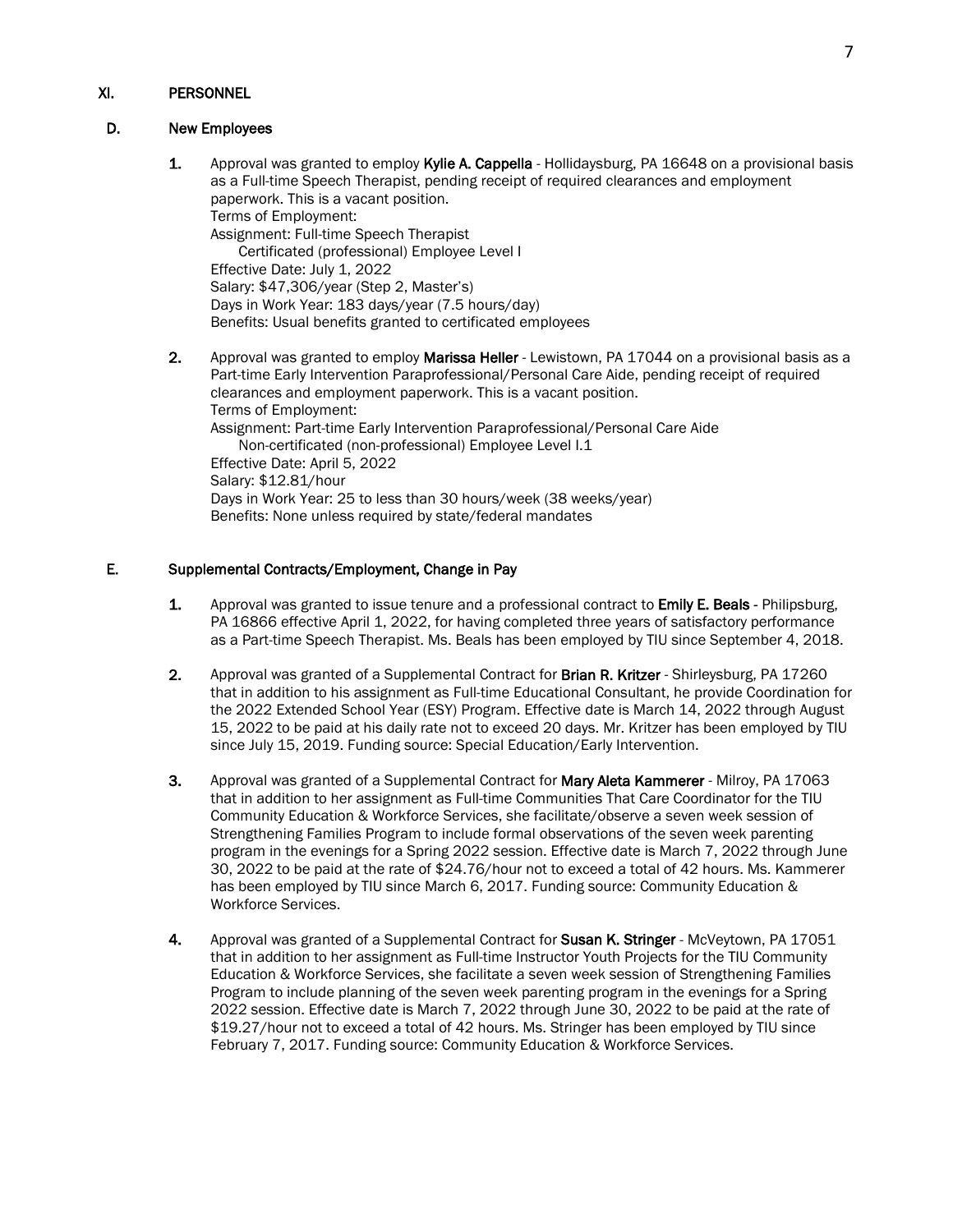### XI. PERSONNEL

# E. Supplemental Contracts/Employment, Change in Pay

- 5. Approval was granted of a Supplemental Contract for Nalini Kowalski Huntingdon, PA 16652 that in addition to her assignment as Full-time Early Intervention Classroom Teacher/ITL, she serve as a Teacher Mentor (for Kylie A. Cappella) effective July 1, 2022 for one year, at an amount not to exceed \$550 to meet and work with the mentee for up to 25 hours throughout the course of the school year. Ms. Kowalski has been employed by TIU since December 12, 2003. Funding source: Special Education/Early Intervention.
- 6. Approval was granted of a Supplemental Contract for Jeffrey A. Wheeler Monroeville, PA 15146 that in addition to his assignment as Full-time Administrative Support Staff for Connect, EITA, Parent to Parent, and Family Connections, he provide weekend hours for Connect Helpline support to return calls to families. Effective date is February 15, 2022 through June 30, 2022 to be paid at his current hourly rate or as required by FLSA, not to exceed six hours/week. Contract may be extended through June 30, 2023 pending approval by program director. Mr. Wheeler has been employed by TIU since July 6, 2010. Funding source: Early Intervention Technical Assistance.
- 7. Approval was granted of a Supplemental Contract for Michele A. Huntsman Mill Creek, PA 17060 that in addition to her assignment as Full-time Executive Secretary to the Executive Director/Board of Directors, she provide afterhours Connect Helpline data entry for online and fax referrals, and weekend coverage as requested by Deb Daulton, Program Director. Effective date is February 15, 2022 through June 30, 2022 to be paid at her current hourly rate or as required by FLSA, not to exceed eight hours/week. Contract may be extended through June 30, 2023 pending approval by program director. Ms. Huntsman has been employed by TIU since October 29, 1992. Funding source: Early Intervention Technical Assistance.

#### XII. CONFERENCE REQUESTS

1. Approval was granted for Mary E. Mikus, Early Intervention Technical Assistance Consultant for Early Intervention, Sarah E. Holland, Special Assistant for Family Engagement for OCDEL, and Sadia Batool, Family Lead for the Early Childhood Comprehensive Systems Grant, to attend the National Community and Family Engagement Conference in Los Angeles, CA from June 1-3, 2022 at an approximate cost of \$2,331/individual. Attendance at the conference will give the individuals an opportunity to share Pennsylvania's achievements in collaborating across systems to promote family engagement. Information gathered from the conference will enhance their efforts and strengthen family engagement in the Commonwealth. Funding source: Early Intervention Technical Assistance.

#### XIII. MISCELLANEOUS INFORMATION (information, no action required)

#### A. Student of the Month

The student of the month for March 2022 is John Culbertson, a student enrolled in the Huntingdon early intervention classroom. (See Attachment #12.)

Congratulations are extended to John for being named student of the month.

# B. Employee Data

44 Part-time 44 Part-time 8 Substitutes 6 Substitutes 2 Temporary 2 Temporary

# December 9, 2021 February 10, 2022 314 Full-time 317 Full-time